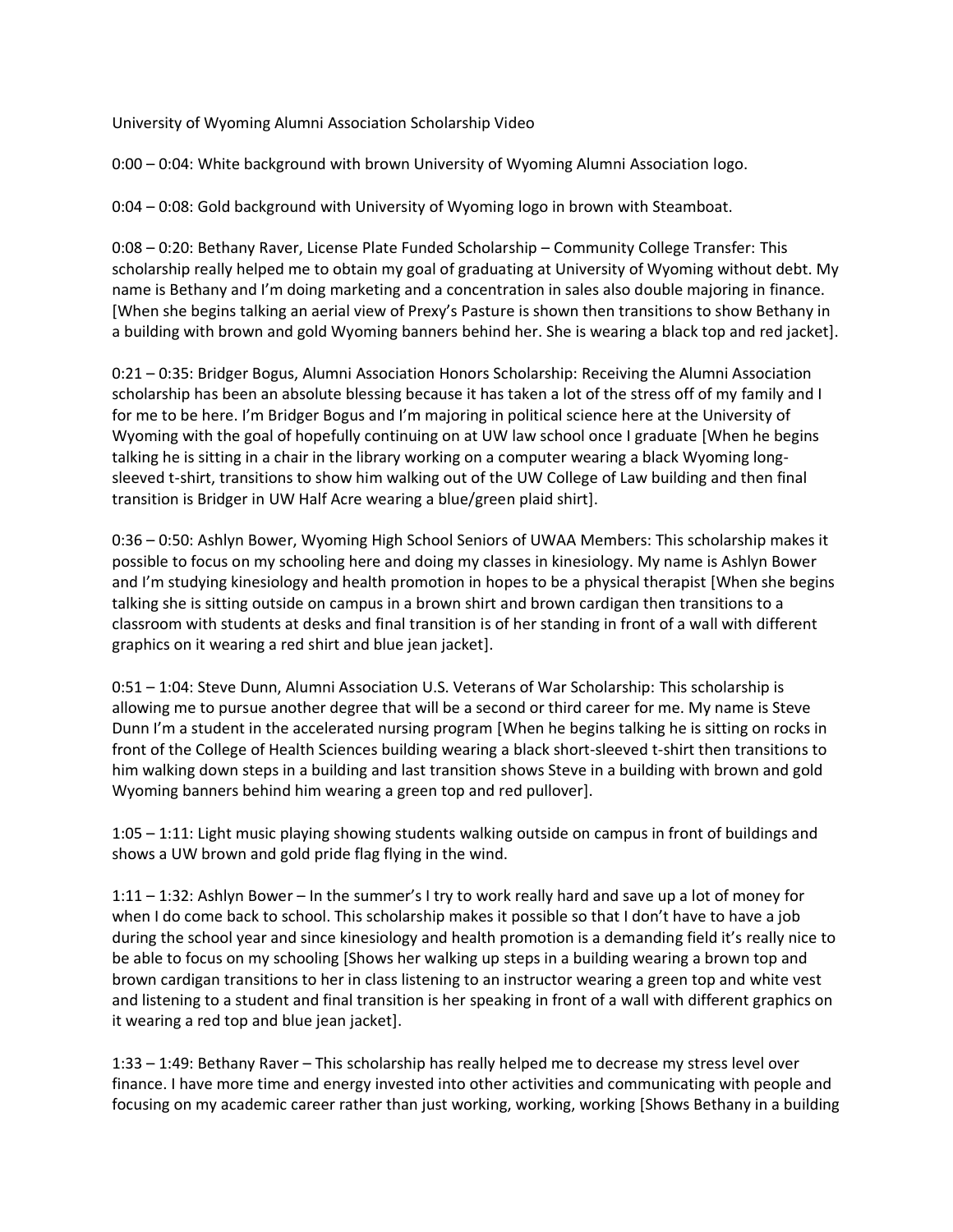with brown and gold Wyoming banners behind her wearing a red top and black jacket transitions to her playing piano wearing a brown top, then shows two people in a canoe transitioning to students sitting in the grass at an outside gathering and then shows Bethany working in a mail room in a brown longsleeved shirt].

1:50 – 2:07: Bridger Bogus – I am here working as a student supervisor at Half Acre gymnasium because I see it as an enrichment opportunity to become a better leader and get some of that real experience and because of the Alumni Association scholarship I have been able to pursue different opportunities without having to do it because of the necessity of making ends meet [Bridger, wearing a short-sleeved blue polo, is seen walking in front of treadmills, shows an exercise class in session, Bridger folding towels, putting on cleaning gloves, doing laundry and walking in a workout room].

2:08 – 2:28: Steve Dunn – The administration encourages those of us in the program to not have a job while we are going through it just because the pace is so quick. I've got a family not having a job for the 15 months that I am in this program is rough. Without this scholarship I wouldn't be able to do what I'm doing right now [Steve is shown sitting in a small classroom in a short-sleeved green shirt with other students and some students are shown attending virtually on a TV and he is then shown in a building with brown and gold Wyoming banners behind him wearing a green top and red pullover].

2:29 – 2:44: Bridger Bogus – In receiving the University of Wyoming Alumni Association Honors Scholarship, it really solidified in me that this is where I'm meant to be. It gave me that conviction in knowing that I'm a Wyoming Cowboy. This is where I can be successful, this is where I can truly achieve my full potential [A student is shown in an outside check-in area, students/parents walking outside on campus, Pistol Pete in front of a campus building, students shown walking in a room with virtual glasses on, student shown working in a lab, students shown sitting on a couch in a campus building talking, students shown in another lab setting and finally a student in her graduation gown with family].

2:45 – 2:54: Steve Dunn – Part of what I'm going to be giving back that this scholarship has helped is my job as a nurse and it's being the best nurse I can possibly be and helping other folks out [Steve is shown sitting in a building on his computer wearing a black short-sleeved shirt and zooms up to computer screen and shows a heart diagram then he is shown in a building with brown and gold Wyoming banners behind him wearing a green top and red pullover].

2:55 – 3:03: Bethany Raver – People who donate to the scholarship they're doing this out of their heart to help students like me and I want to give back in the future just like they give to me [She is shown wearing a brown Wyoming sweatshirt in a classroom with students listening to an instructor the video then zooms in on her and she smiles. The video then transitions to show Bethany in a building with brown and gold Wyoming banners behind her wearing a red top and black jacket].

3:04 – 3:15: Steve Dunn – It was neat to not only get the money to help pay for school, but to be appreciated for my service in the Navy and that felt really good [Steve is shown in a building with brown and gold Wyoming banners behind him wearing a green top and red pullover. At the 3:15 mark a small UW logo with steamboat with a gold background shows up in the bottom right hand portion of the screen and stays on until the end of the video].

3:16 – 3:19: Ashlyn Bower – Thank you Alumni Association for this great opportunity [She is speaking in front of a wall with different graphics on it wearing a red top and blue jean jacket].